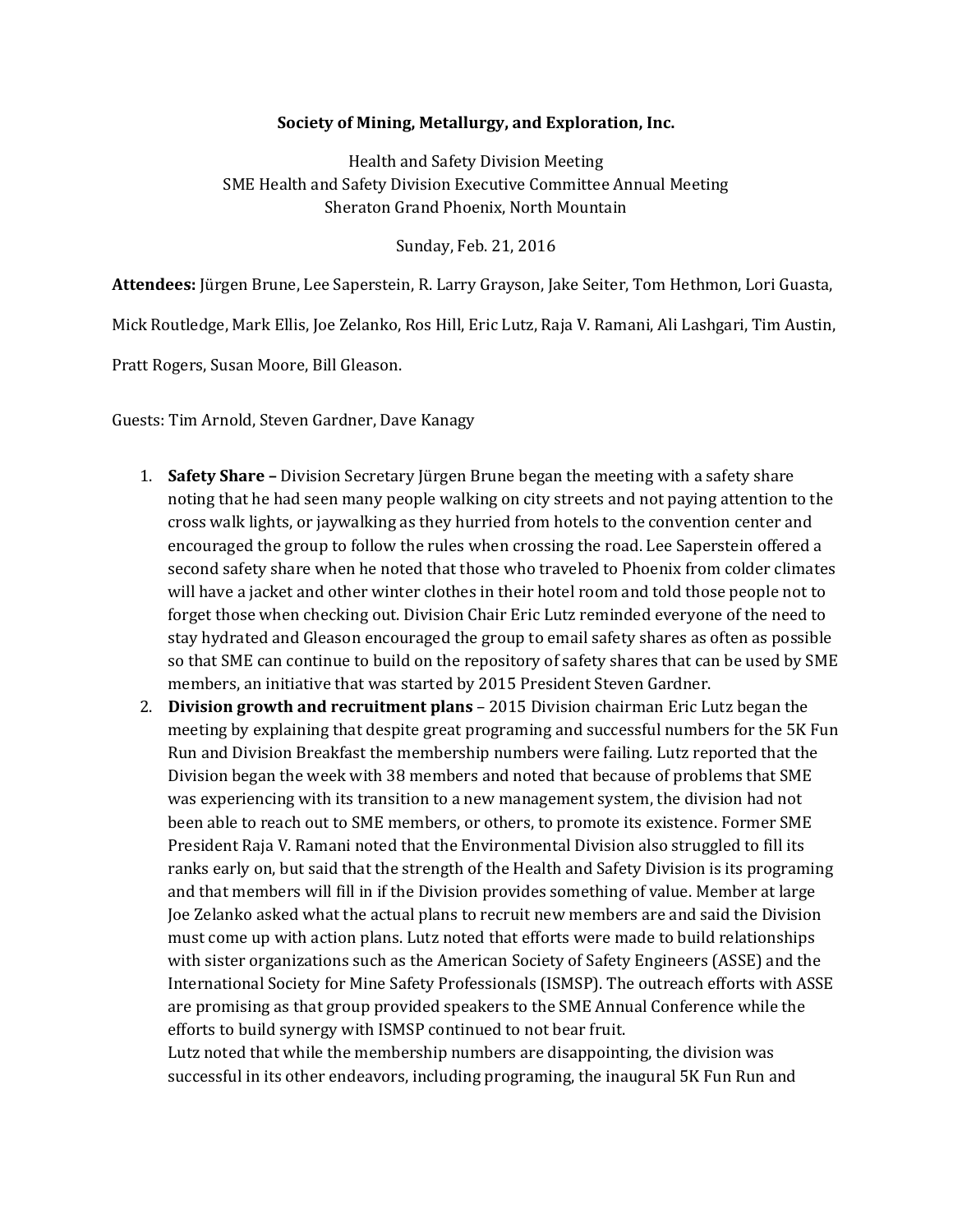Division Breakfast which raised significant funds for the division that would be calculated in the weeks following the meeting.

When discussing outreach plans, Lori Guasta suggested the division explore ways to target a champion within corporations that can help recruit from health and safety departments that previously were not involved with SME. By offering high-level programming those health and safety professionals now have a reason to be part of SME, and if they are encouraged to present at SME meetings, it could help swell the numbers of the division. Brune talked about the International Mine Rescue Body, a group that was once represented by the U.S. Mine Safety and Health and Administration as a potential target for members and Larry Grayson suggested the division reach out to the mining schools as well the mine rescue teams to make them aware of the programming now taking place at SME. There was significant talk about reaching out to younger professionals, to that end, Jake Seiter and Ali Lashgari were tasked with being liaisons to the SME's Young Leaders . Another outreach effort that was talked about is creating a mentoring program for undergrads and tabbing a guest speaker to talk to students about career opportunities in health and safety.

Because health and safety cuts across all SME Divisions it was suggested that the Division explore the possibility of conducting its executive committee meetings (at Midyear and future SME annual meetings) in a different time slot than the other division's executive meetings so that H&S Division representatives can participate in other SME Division meetings to find their needs for health and safety programming and to find ways to collaborate.

- 3. **President's message** 2015 SME President Steve Gardner, 2016 SME President Tim Arnold and SME Executive Director Dave Kanagy visited the meeting. Kanagy assured the group that getting the website in working order was of the highest priority for SME and Gardner and Arnold spoke about their initiatives, which include the safety share in each President's column, a practice started by Gardner that will continue through Arnold's leadership.
- 4. **Awards –** In 2016, the Division presented all three of its awards for the first time. Gleason encouraged the group to get nominations in so that there are many qualified candidates to choose from. Tom Hethmon said he would continue to discuss the possibility of the SME H&S Division working with the National Mining Association on the Sentinels of Safety Award, the most prestigious safety award in the mining industry. It was previously sponsored by MSHA.
- 5. **Programming –** the 2016 Annual Meeting included 10 sessions and more than 56 papers. Program chair Guasta was recognized for her great efforts and she said the success came from the programming meeting that took place in 2015. Brune will be 2017 program chair and Susan Moore will be program planning chair.
- 6. **Fundraising** the 5K Fun Run was a success. It was limited to 50 people because of the number of seats on a bus taking participants to Papago Park from the Sheraton Hotel. An additional eight participants joined at the site of the run. In 2017, the numbers are expected to increase and it was suggested that in addition to the run, a walk be offered during the run and that the Division also host a "Step counting contest" in which participants can join a